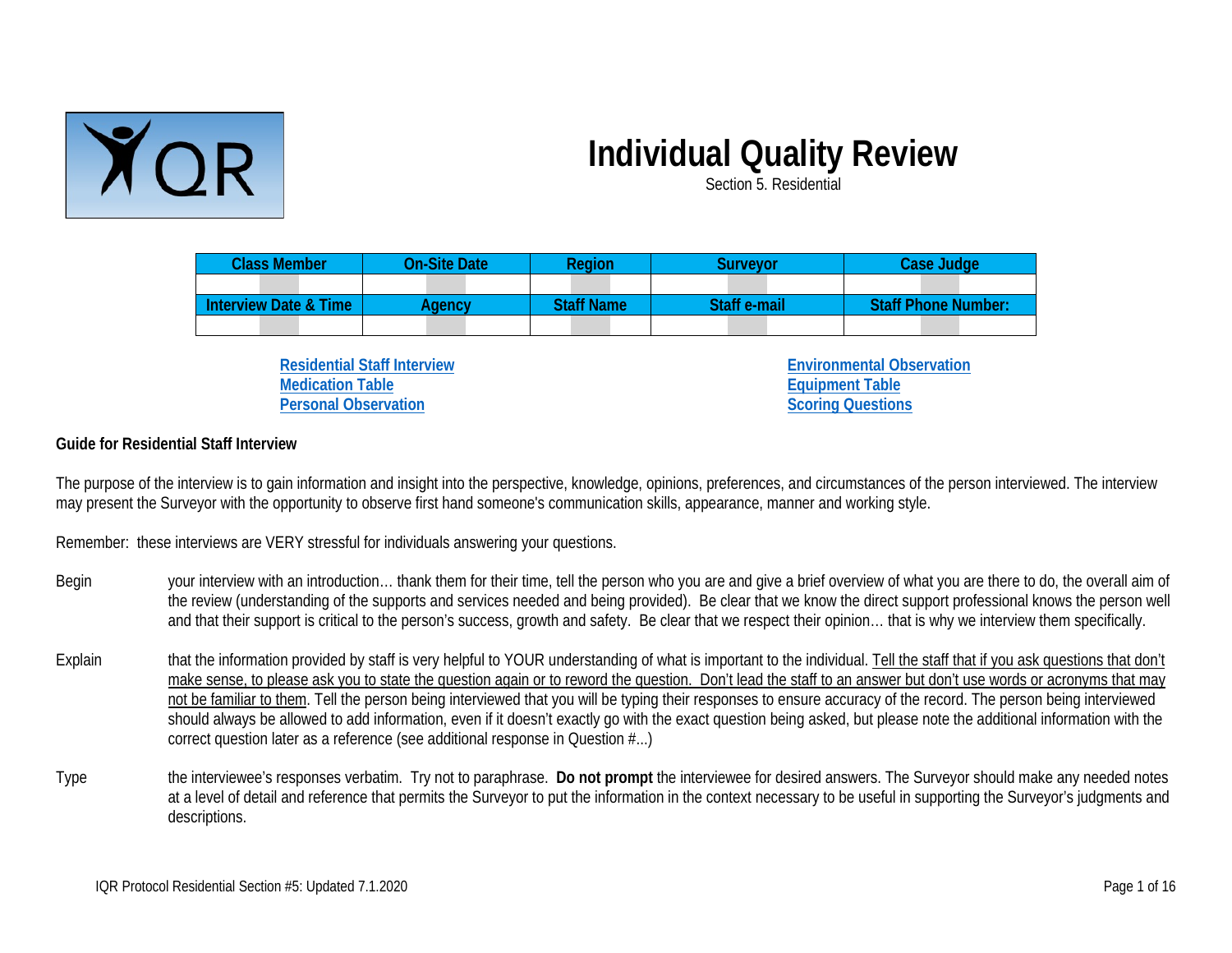- New Staff If the direct support professional is very new (30 days or less), his or her supervisor may sit in, but the staff should answer questions first. Make clear that you want the direct support professional to answer first and if the supervisor has anything to add at the end of the interview they are welcome to do so. You must record the responses from the direct support professional separate from the responses of the supervisor. It is fine to use initials, but we must know who said what.
- DO NOT Even if asked directly, **do not** tell the person interviewed that anything is or is not "all right," "okay with me," does or does not "comply" with any regulation, law or requirement, or any other indication of approval or disapproval. Even if asked directly, **do not** provide technical assistance or "recommendations" to resolve or improve issues.
- Change in who is being interviewed: If the direct support professional who knows the person you are reviewing best is not available/allowed to participate in this interview find out why and note the reason and who is giving you this information. Make these notations in your protocol under the appropriate interview. Notify the agency that you will record the answers provided but they may not be counted and the entire interview may be scored a "0". Consult with your Case Judge and Community Monitor prior to completing your protocol.
- Names During the interview, whenever the protocol uses the term "(Name)" the Surveyor should use the person's name when speaking, for example, "Ms. Smith," or "Mr. Jones."
- Emergencies Remember that the direct support professional may have to respond to an emergency or crisis situation during the interview. If this happens, the Surveyor should terminate the interview immediately and establish a time to reschedule or resume the interview. Do not continue to engage the person in conversation.
- At the End At the end of the interview, thank the person for his/her time, information and cooperation.

Based on your review of the records, what should be present in this environment? (e.g., adaptive equipment/assistive technology, specific responses to behavior, specific supports during eating, etc.) If the information you require is found to your satisfaction, check the box next to the item you've listed. If not, leave it blank, highlight it and use it as a reference when scoring and/or writing up your summary. Use this space to identify missing information, use it to verify that recommendations have been followed, use it to ask about or observe needed equipment/devices, etc.

| <b>Item to Verify or Request</b> |  | Completed? (Y/N) |  |
|----------------------------------|--|------------------|--|
|                                  |  |                  |  |
|                                  |  |                  |  |
|                                  |  |                  |  |
|                                  |  |                  |  |
|                                  |  |                  |  |
|                                  |  |                  |  |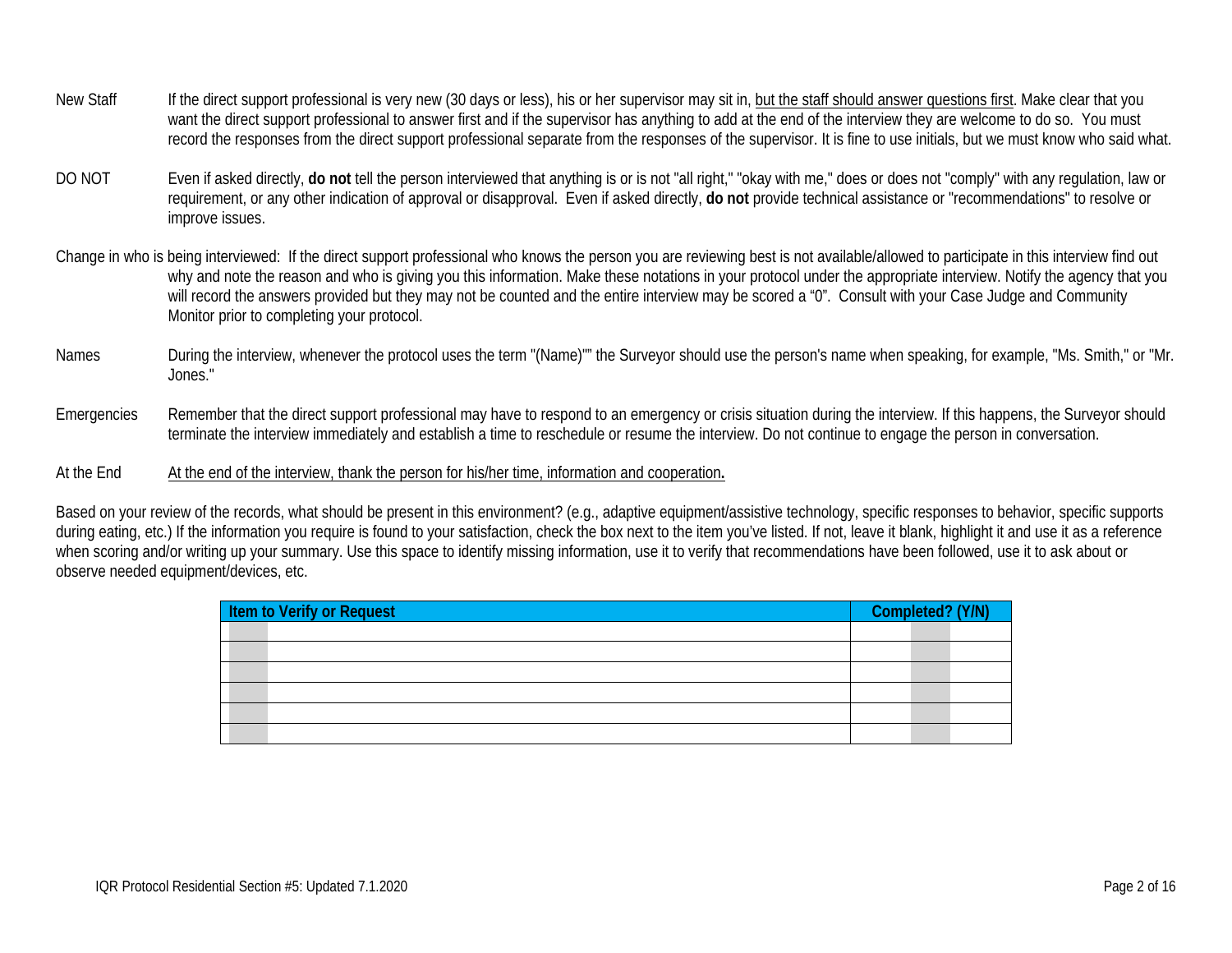<span id="page-2-0"></span>

|                   | <b>RESIDENTIAL STAFF INTERVIEW</b>                                                                                                                                                                                                                                                                          |
|-------------------|-------------------------------------------------------------------------------------------------------------------------------------------------------------------------------------------------------------------------------------------------------------------------------------------------------------|
| 1.                | Tell me about (Name):                                                                                                                                                                                                                                                                                       |
|                   | Note: The interviewee may ask, well what do you want to know? The surveyor can respond by saying: "I've never met (Name) or don't know him/her well -so please                                                                                                                                              |
|                   | tell me about her/him".                                                                                                                                                                                                                                                                                     |
| 1A.               |                                                                                                                                                                                                                                                                                                             |
| 2.                | What are (Name's):                                                                                                                                                                                                                                                                                          |
|                   | Strengths?<br>a.                                                                                                                                                                                                                                                                                            |
|                   | Preferences?<br>b.                                                                                                                                                                                                                                                                                          |
| 2A.               |                                                                                                                                                                                                                                                                                                             |
| 3.                | How long have you worked with (Name)? (Try to get year the person started)                                                                                                                                                                                                                                  |
| 3A.               |                                                                                                                                                                                                                                                                                                             |
| 4.                | Walk me through (Name's) typical weekdays. What is (Name) doing during the mornings, day, and evenings, including times?                                                                                                                                                                                    |
|                   | Note: If the interviewee states them, record the time the person wakes up, what he/she does next and for approximately how long, then what the person does next and<br>for how long, etc. Note the total number of hours per day the person is engaged in meaningful activities that relate to his/her ISP. |
| 4A.               |                                                                                                                                                                                                                                                                                                             |
| 5.                | What does (Name) typically do on the weekends? Can you describe what he/she is doing in the mornings, day and evenings, including times?                                                                                                                                                                    |
|                   | Note: If the interviewee states them, record the time the person wakes up, what he/she does next and for approximately how long, then what the person does next and                                                                                                                                         |
|                   | for how long, etc. Note the total number of hours per day the person is engaged in meaningful activities that relate to his/her ISP.                                                                                                                                                                        |
| 5A.               |                                                                                                                                                                                                                                                                                                             |
| 6.                | Did you participate in the development of (Name's) ISP?                                                                                                                                                                                                                                                     |
|                   | If Yes, then ask: How did you participate? What did you do?                                                                                                                                                                                                                                                 |
|                   | If No, then ask: Did information about (Name) get from you to the Team and information from the meeting get back to you? If so, how?                                                                                                                                                                        |
| 6A.               |                                                                                                                                                                                                                                                                                                             |
| 7.                | Have you received training on implementing (Name's) ISP? If Yes, what did you learn?                                                                                                                                                                                                                        |
| 7A.               |                                                                                                                                                                                                                                                                                                             |
| 8.                | Have you received training on implementing (Name's) Written Direct Support Instructions (WDSIs)? If Yes, what did you learn; what are you to do?                                                                                                                                                            |
| 8A.               |                                                                                                                                                                                                                                                                                                             |
| 9.                | Does the IDT meet when major events occur in (Name's) life? If Yes, what happened and when did this occur?                                                                                                                                                                                                  |
| 9Α.               |                                                                                                                                                                                                                                                                                                             |
| 10.               | How does the team integrate (Name's) culture, traditions, and values into the ISP and (Name's) everyday life?                                                                                                                                                                                               |
|                   | Note: List specific measurable indicators, then look for verification in the notes and program records or other interviews. This question usually needs to be repeated, and                                                                                                                                 |
|                   | needs to be taken slowly, with spacing between the words: culture—and tradition—and--values. You can explain that when thinking about culture we mean things like                                                                                                                                           |
|                   | ethnic and or lifestyle preferences; values can include religion or family and tradition can mean things like customs passed down from generation to generation.                                                                                                                                            |
| 10A.              |                                                                                                                                                                                                                                                                                                             |
| $\overline{11}$ . | What Action Steps is (Name) working on right now?                                                                                                                                                                                                                                                           |
|                   | a. What are your responsibilities in implementing (Name's) Action Steps?                                                                                                                                                                                                                                    |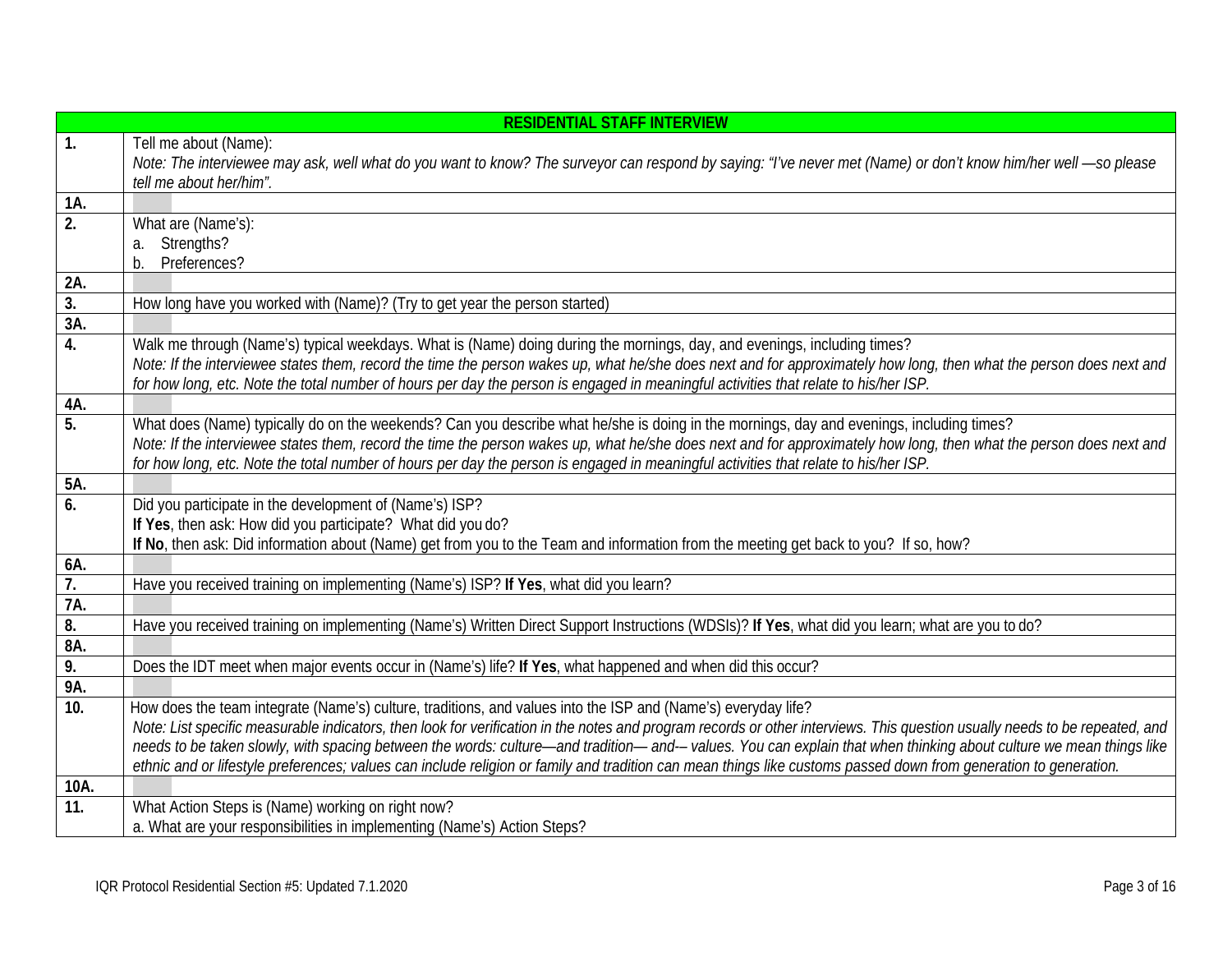|                    | <b>RESIDENTIAL STAFF INTERVIEW</b>                                                                                                                                                                                                                                                                                                                                                                                                                             |                                                                  |                                                                                                                 |                                                                                                                 |  |
|--------------------|----------------------------------------------------------------------------------------------------------------------------------------------------------------------------------------------------------------------------------------------------------------------------------------------------------------------------------------------------------------------------------------------------------------------------------------------------------------|------------------------------------------------------------------|-----------------------------------------------------------------------------------------------------------------|-----------------------------------------------------------------------------------------------------------------|--|
|                    | b. How much time does (Name) spend working on activities related to his/her Action Steps/Outcomes? How often?                                                                                                                                                                                                                                                                                                                                                  |                                                                  |                                                                                                                 |                                                                                                                 |  |
| 11A.               |                                                                                                                                                                                                                                                                                                                                                                                                                                                                |                                                                  |                                                                                                                 |                                                                                                                 |  |
| $\overline{12}$ .  | What is (Name's) current status in terms of meeting and completing Outcomes and Actions Steps? Has s/he made progress or experienced regression in the following<br>areas in the last year? If there is progress, describe it. If there has been no progress, explain why not for each area. If there is regression in any area, describe what<br>actions have been taken by the IDT in each regressed area.                                                   |                                                                  |                                                                                                                 |                                                                                                                 |  |
| 12A.               | <b>Life Area</b>                                                                                                                                                                                                                                                                                                                                                                                                                                               | If there has been progress, identify it.                         | If there has been no progress, explain why not                                                                  | If there has been regression, describe<br>what actions have been taken by the IDT to<br>address the regression. |  |
|                    | Live                                                                                                                                                                                                                                                                                                                                                                                                                                                           |                                                                  |                                                                                                                 |                                                                                                                 |  |
|                    | Work/Learn                                                                                                                                                                                                                                                                                                                                                                                                                                                     |                                                                  |                                                                                                                 |                                                                                                                 |  |
|                    | <b>Fun/Relationships</b>                                                                                                                                                                                                                                                                                                                                                                                                                                       |                                                                  |                                                                                                                 |                                                                                                                 |  |
|                    | <b>Health</b>                                                                                                                                                                                                                                                                                                                                                                                                                                                  |                                                                  |                                                                                                                 |                                                                                                                 |  |
|                    | Other                                                                                                                                                                                                                                                                                                                                                                                                                                                          |                                                                  |                                                                                                                 |                                                                                                                 |  |
| 13.                |                                                                                                                                                                                                                                                                                                                                                                                                                                                                |                                                                  | Have there been situations in which the team failed to reach a consensus on (Name's) service and support needs? |                                                                                                                 |  |
|                    |                                                                                                                                                                                                                                                                                                                                                                                                                                                                | If Yes, what was the disagreement(s) and how were they resolved? |                                                                                                                 |                                                                                                                 |  |
| 13A.               |                                                                                                                                                                                                                                                                                                                                                                                                                                                                |                                                                  |                                                                                                                 |                                                                                                                 |  |
| 14.                | How responsive is (Name's) case manager? Can you give me an example? What do you see as her/his role or job?                                                                                                                                                                                                                                                                                                                                                   |                                                                  |                                                                                                                 |                                                                                                                 |  |
| 14A.               |                                                                                                                                                                                                                                                                                                                                                                                                                                                                |                                                                  |                                                                                                                 |                                                                                                                 |  |
| 15.                | Do you know (Name's) guardian? To what extent (how often) is the guardian involved in this person's life? Is (Name's) guardian involved with decision making<br>regarding his/her services?                                                                                                                                                                                                                                                                    |                                                                  |                                                                                                                 |                                                                                                                 |  |
| $15\overline{A}$ . |                                                                                                                                                                                                                                                                                                                                                                                                                                                                |                                                                  |                                                                                                                 |                                                                                                                 |  |
| 16.                | Does (Name) have any advanced medical directives, or any end-of-life directions? If so, what are the instructions? Do you know how these were chosen? If not, do<br>you know why none have been prepared?                                                                                                                                                                                                                                                      |                                                                  |                                                                                                                 |                                                                                                                 |  |
| 16A.               |                                                                                                                                                                                                                                                                                                                                                                                                                                                                |                                                                  |                                                                                                                 |                                                                                                                 |  |
| 17.                | Does your agency have a formal complaint or grievance process for (Name) and her/his guardian? If Yes, please describe.<br>Note: Surveyor should ask to see it. Also, often the interviewee will ask for clarification, 'what do you mean?', and the surveyor can clarify by stating: 'If the Individual<br>or Guardian did not like the way something is being done or not done, how would they go about getting it taken care of?' 'Who would they contact?' |                                                                  |                                                                                                                 |                                                                                                                 |  |
| 17A.               |                                                                                                                                                                                                                                                                                                                                                                                                                                                                |                                                                  |                                                                                                                 |                                                                                                                 |  |
| 18.                | Have you received any training specific to reporting abuse, neglect, and exploitation?                                                                                                                                                                                                                                                                                                                                                                         |                                                                  |                                                                                                                 |                                                                                                                 |  |
| 18A.               |                                                                                                                                                                                                                                                                                                                                                                                                                                                                |                                                                  |                                                                                                                 |                                                                                                                 |  |
| 19.                | To whom do you report if you suspect abuse, neglect or exploitation?                                                                                                                                                                                                                                                                                                                                                                                           |                                                                  |                                                                                                                 |                                                                                                                 |  |
| 19A.               |                                                                                                                                                                                                                                                                                                                                                                                                                                                                |                                                                  |                                                                                                                 |                                                                                                                 |  |
| 20.                | What other types of training would be beneficial to you or do you think you would like to have?                                                                                                                                                                                                                                                                                                                                                                |                                                                  |                                                                                                                 |                                                                                                                 |  |
| 20A.               |                                                                                                                                                                                                                                                                                                                                                                                                                                                                |                                                                  |                                                                                                                 |                                                                                                                 |  |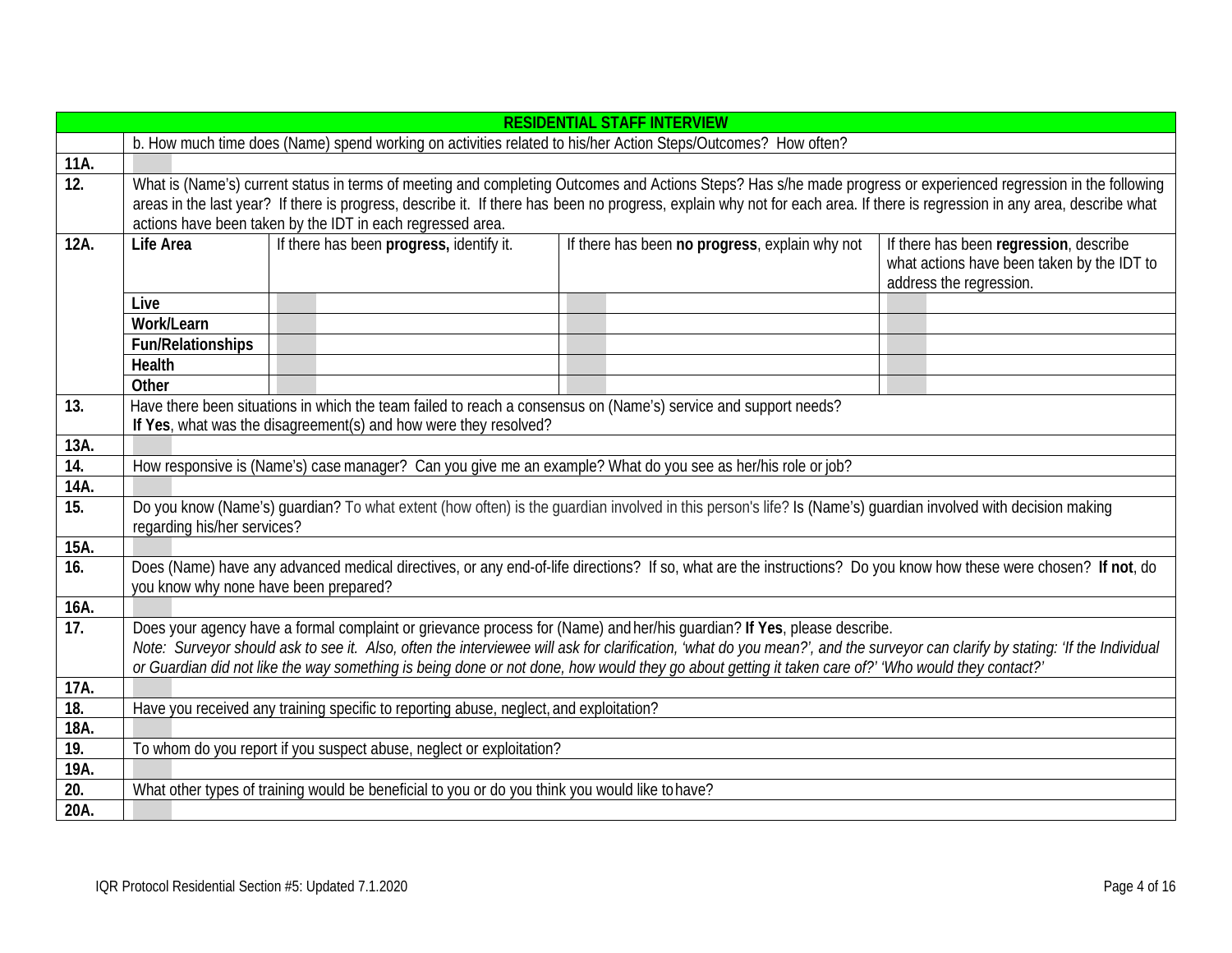|                           | <b>RESIDENTIAL STAFF INTERVIEW</b>                                                                                                                                                                                                                                         |
|---------------------------|----------------------------------------------------------------------------------------------------------------------------------------------------------------------------------------------------------------------------------------------------------------------------|
| 21.                       | Has (Name) wanted to do something but it got put off for whatever reason? What was the reason?" If the person you are interviewing gives an example, ask if the<br>issue got resolved                                                                                      |
| 21A.                      |                                                                                                                                                                                                                                                                            |
| 22.                       | What, if any, change in behavior has occurred during the past year? How is (Name) doing in terms of behavior?                                                                                                                                                              |
|                           | Note: If there has been a change, find out what the change is and when and why (if they know) it occurred.                                                                                                                                                                 |
| 22A.                      |                                                                                                                                                                                                                                                                            |
| $\overline{23}$ .         | What, if any, change in sleeping patterns has occurred during the past year?                                                                                                                                                                                               |
|                           | Note: If there has been a change, find out what the change is and when and why (if they know) it occurred.                                                                                                                                                                 |
| 23A.                      |                                                                                                                                                                                                                                                                            |
| $\overline{24}$ .         | What, if any, change in overall activity levels has occurred during the past year? Is (Name) more/less active than usual or more/less independent than usual? Note: If<br>there has been a change, find out what the change is and when or why (if they know) it occurred. |
| 24A.                      |                                                                                                                                                                                                                                                                            |
| 25.                       | If regression is reported above, then ask: Was (Name) evaluated to assess for underlying reasons (health, environmental, relationships, etc.) for the change(s)? If<br>Yes, Who conducted the evaluation? What was the outcome?                                            |
| 25A.                      |                                                                                                                                                                                                                                                                            |
| $\overline{26}$ .         | What kinds of medical issues does (Name) have, including diagnoses?                                                                                                                                                                                                        |
|                           | Note: If you are given a list of diagnoses, ask what each means for (Name) and how they impact on daily life.                                                                                                                                                              |
| 26A.                      |                                                                                                                                                                                                                                                                            |
| 27.                       | Has the IDT discussed (Name's) health-related issues? What did they do and how did they address these health issues?                                                                                                                                                       |
|                           | Note: They may have discussed health issues at the last Annual ISP meeting. If so, the ISP and/or meeting minutes need to reflect such, ask interviewee about his/her                                                                                                      |
|                           | participating in the meeting.                                                                                                                                                                                                                                              |
| 27A.<br>$\overline{28}$ . | Does (Name) have any Health Care Plans (HCPs)? If Yes, What do these plans specifically address? If No, Does s/he need one? Please explain.                                                                                                                                |
| 28A.                      |                                                                                                                                                                                                                                                                            |
| 29.                       | Does (Name) have medical emergency response plan(s) (MERPs)? If yes, What do these plans specifically address? If No, Does s/he need one? Please explain.                                                                                                                  |
|                           | Have you had to implement the medical emergency response plan? If yes, please describe.                                                                                                                                                                                    |
| 29A.                      |                                                                                                                                                                                                                                                                            |
| 30.                       | Has (Name) been taken to the emergency room or urgent care during the past year? If yes, when and why? What were the discharge instructions?                                                                                                                               |
| 30A.                      |                                                                                                                                                                                                                                                                            |
| $\overline{31}$ .         | Was (Name) admitted into the hospital in the past year? If yes, when and why? What were the discharge instructions? Was there a team meeting to discuss the                                                                                                                |
|                           | admission and/or aftercare?                                                                                                                                                                                                                                                |
| 31A.                      |                                                                                                                                                                                                                                                                            |
| 32.                       | Do you know if any medication that (Name) takes has side effects that you should be aware of?                                                                                                                                                                              |
|                           | Note: Staff can either describe or get a list of the side effects and show you. Some may do both.                                                                                                                                                                          |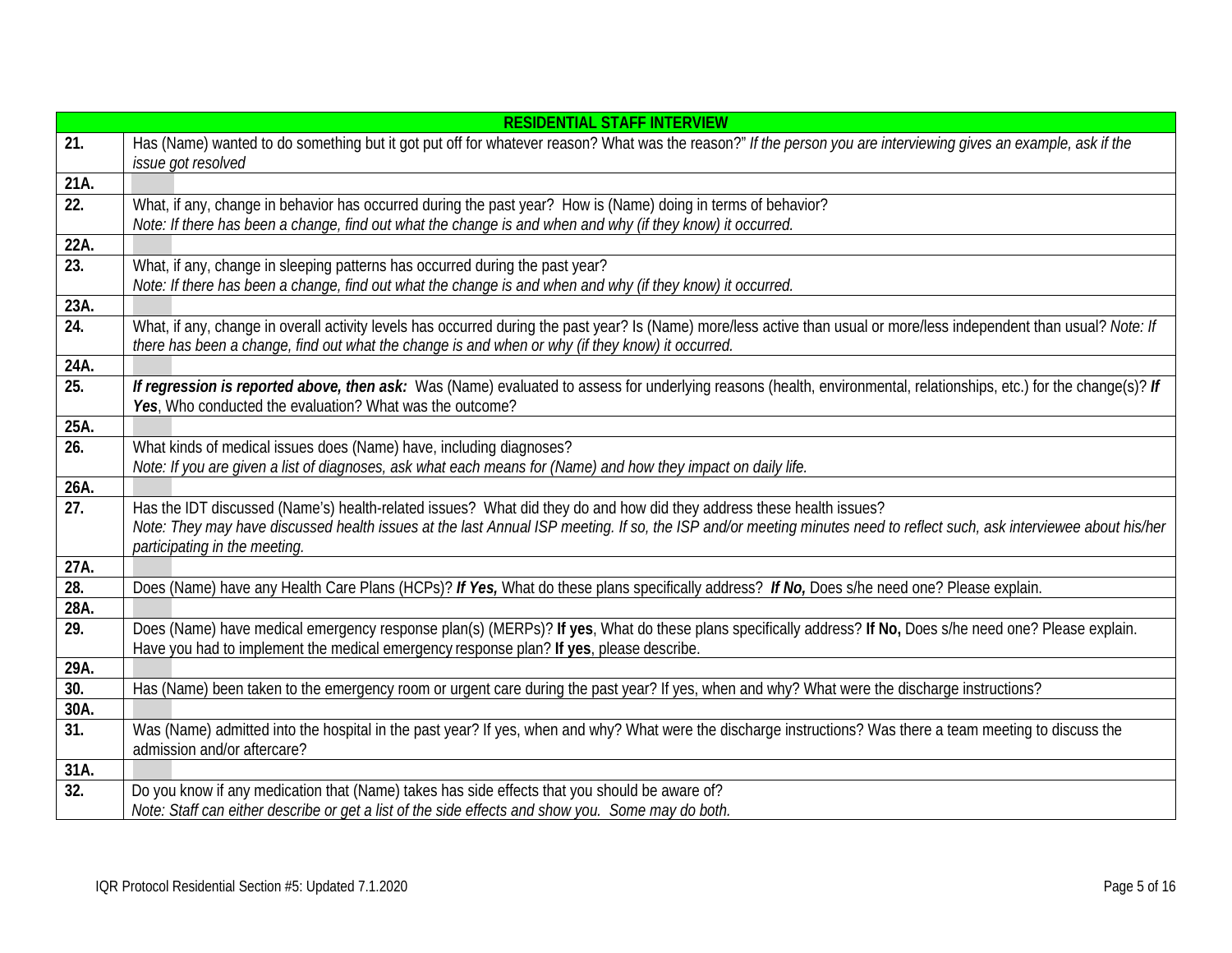|                   | <b>RESIDENTIAL STAFF INTERVIEW</b>                                                                                                                                                            |
|-------------------|-----------------------------------------------------------------------------------------------------------------------------------------------------------------------------------------------|
| 32A.              |                                                                                                                                                                                               |
| 33.               | If (Name) experiences pain, how does he/she communicate that? What is done and to whom do you communicate?                                                                                    |
| 33A.              |                                                                                                                                                                                               |
| 34.               | Does (Name) have a Behavior Support Consultant?                                                                                                                                               |
| 34A.              |                                                                                                                                                                                               |
| 35.               | Does (Name) have a Positive Behavioral Support Plan (PBSP) in place? If yes, what are the behavioral issues in the PBSP? What are some of the strategies or                                   |
|                   | interventions that are recommended in the PBSP? Have you had to implement any interventions? Do they meet his/her needs?                                                                      |
| 35A.              |                                                                                                                                                                                               |
| 36.               | Does (Name) have a Behavioral Crisis Intervention Plan (BCIP) in place? If yes, what are the behavioral issues in the BCIP? What are some of the strategies or                                |
|                   | interventions that are recommended in the BCIP? Do they meet his/her needs?                                                                                                                   |
| 36A.              |                                                                                                                                                                                               |
| 37.               | For persons using wheelchairs or with limitations to movement and mobility, verify with the interviewee that the person has mobility issues. If so, ask the staff                             |
|                   | person:                                                                                                                                                                                       |
|                   | What equipment does (name) need?<br>a.                                                                                                                                                        |
|                   | Is the equipment here and available?<br>b.                                                                                                                                                    |
|                   | Describe what procedures you use for specific care related to mobility.<br>C.                                                                                                                 |
| 37A.              | Did you receive training on (names) mobility issues? From whom? (name/title)<br>d.                                                                                                            |
| 38.               |                                                                                                                                                                                               |
|                   | For persons who have seizure disorders, verify with the interviewee that the person has a seizure diagnosis or a history of seizures. If so, ask the staff person:                            |
|                   | Describe what procedures you use for specific care related to seizure management.<br>a.<br>Did you receive training on what to do if (Name) has a seizure? If Yes, tell me what you do.<br>b. |
|                   | Note: this may be answered within questions asked previously.                                                                                                                                 |
| 38A.              |                                                                                                                                                                                               |
| $\overline{39}$ . | For persons who have difficulty swallowing, managing liquids, etc., verify with the interviewee that the person has difficulty swallowing food and/or meds. If so,                            |
|                   | ask the staff person: Describe what procedures you use for specific care related to eating, hydrating, and medication delivery.                                                               |
|                   | Did you receive training on (Name's) CARMP, specifically on how to assist (Name) with eating, hydrating, and medication delivery?<br>a.                                                       |
|                   | What equipment does (Name) need?<br>b.                                                                                                                                                        |
|                   | Is this equipment available and used here? If Yes, ask to see it, be sure it's working. If No, list what is not, and ask: Why isn't it here? Why isn't it used here?<br>C.                    |
|                   | Have you been trained in and do you know how to use this equipment?<br>d.                                                                                                                     |
| 39A.              |                                                                                                                                                                                               |
| 40.               | Does (Name) require any additional devices or equipment you haven't already mentioned?                                                                                                        |
|                   | If Yes, tell me what they need: (Note: List everything the Direct Support Staff identifies)<br>a.                                                                                             |
|                   | Is all the needed equipment available and used? If No, list what is not used and ask: Why isn't it here? Why isn't it used here?<br>b.                                                        |
|                   | Have you been trained to use this equipment? If No, list what the staff has not been trained on and ask: Why haven't you been trained?<br>C.                                                  |
| 40A.              |                                                                                                                                                                                               |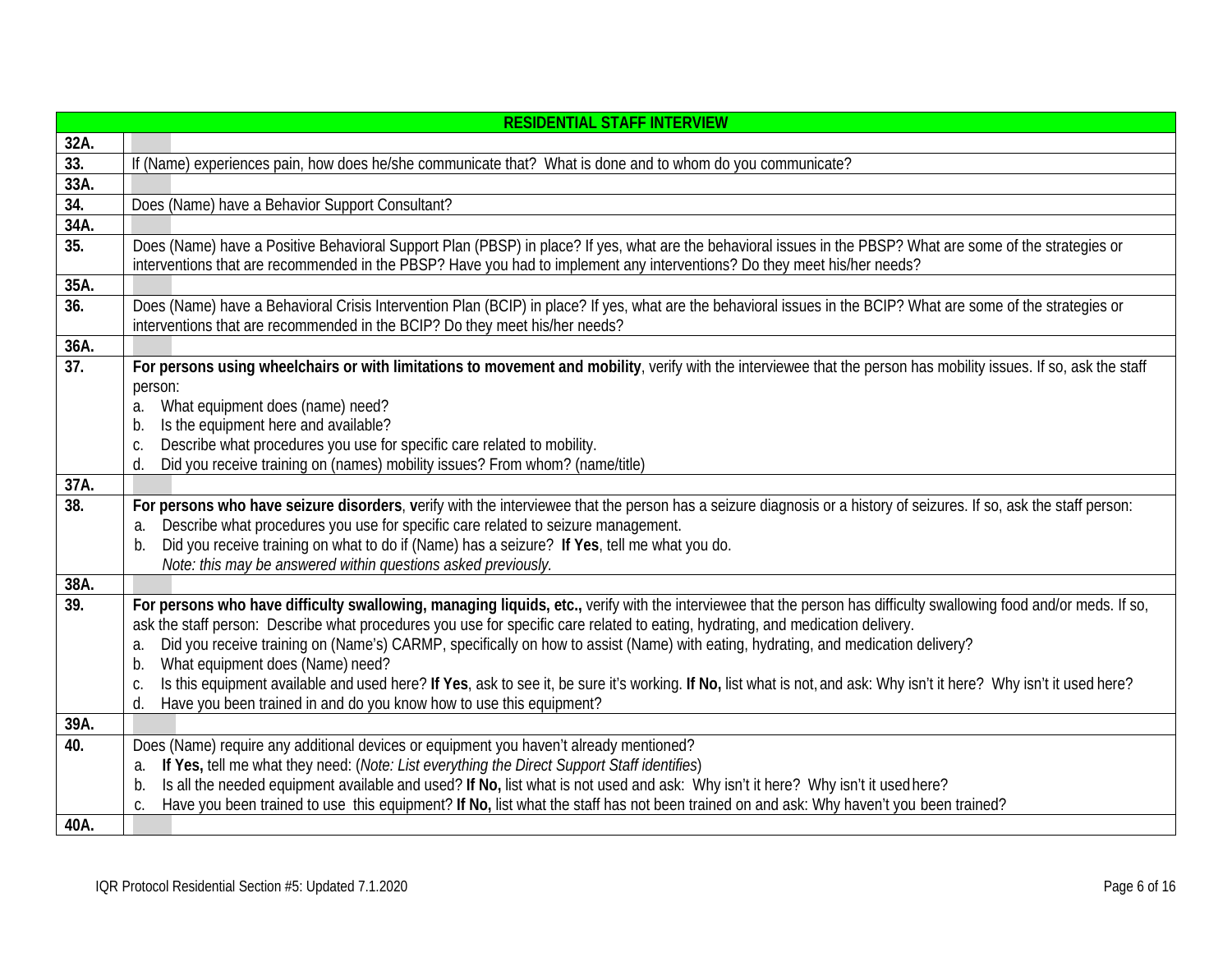|      | <b>RESIDENTIAL STAFF INTERVIEW</b>                                                                                                                                                 |
|------|------------------------------------------------------------------------------------------------------------------------------------------------------------------------------------|
| 41.  | During the past year (since you have been working with (Name) if the interviewee has been with the person less than a year) were there other services that (Name)                  |
|      | needed but did not receive?                                                                                                                                                        |
|      | If Yes, what are they?<br>a.                                                                                                                                                       |
|      | Do you know why the service(s) was not received by (Name)?<br>b.                                                                                                                   |
|      | Are there other services needed by (Name) now?<br>C.                                                                                                                               |
|      | Do you know what actions, if any, are being taken and by whom to secure the needed services? If Yes, explain<br>d.                                                                 |
| 41A. |                                                                                                                                                                                    |
| 42.  | Are resources (i.e., medical, personal money, transportation) available to meet (Name's) needs?                                                                                    |
|      | If No, what is not available and what is being done to secure the needed resources/services, if you know?                                                                          |
| 42A. |                                                                                                                                                                                    |
| 43.  | Does your agency have any practices or policies that might restrict (Name's) ability to pursue adult relationships? If Yes, what do they say?                                      |
| 43A. |                                                                                                                                                                                    |
| 44.  | What opportunities does (Name) have for integration with non-disabled persons?                                                                                                     |
| 44A. |                                                                                                                                                                                    |
| 45.  | Does (Name) volunteer in the community? How often? Is this an integrated opportunity?                                                                                              |
| 45A. |                                                                                                                                                                                    |
| 46.  | Is (Name) a member of a group or organization? With what groups? (List all identified) How often does s/he engage with each of these groups? Are they integrated?                  |
| 46A. |                                                                                                                                                                                    |
| 47.  | Does (Name) have non-disabled, non-paid friends in his/her life? If so, who are they and how often does he/she get to be with and do things with these people (List by<br>person). |
| 47A. |                                                                                                                                                                                    |
| 48.  | What generic services does (Name) use? Generic meaning services available in the community that everyone uses (e.g., grocery store, library, stores). When he                      |
|      | goes to these places, is he with other people with I/DD? If not, how often does he go when he is NOT in a group of people with I/DD?                                               |
| 48A. |                                                                                                                                                                                    |
| 49.  | What happens if (Name) wants to go one place and his/her housemates want to go to a different place?                                                                               |
| 49A. |                                                                                                                                                                                    |
| 50.  | How does (Name) get along with his/her housemates here?                                                                                                                            |
| 50A. |                                                                                                                                                                                    |
| 51.  | Over the next year, what would you like to see (Name) doing?                                                                                                                       |
| 51A. |                                                                                                                                                                                    |
| 52.  | What are your expectations for growth in terms of skill building for (Name)?                                                                                                       |
| 52A. |                                                                                                                                                                                    |
| 53.  | Has (Name) identified what type of work or volunteer activities he/she would like to do?                                                                                           |
| 53A. |                                                                                                                                                                                    |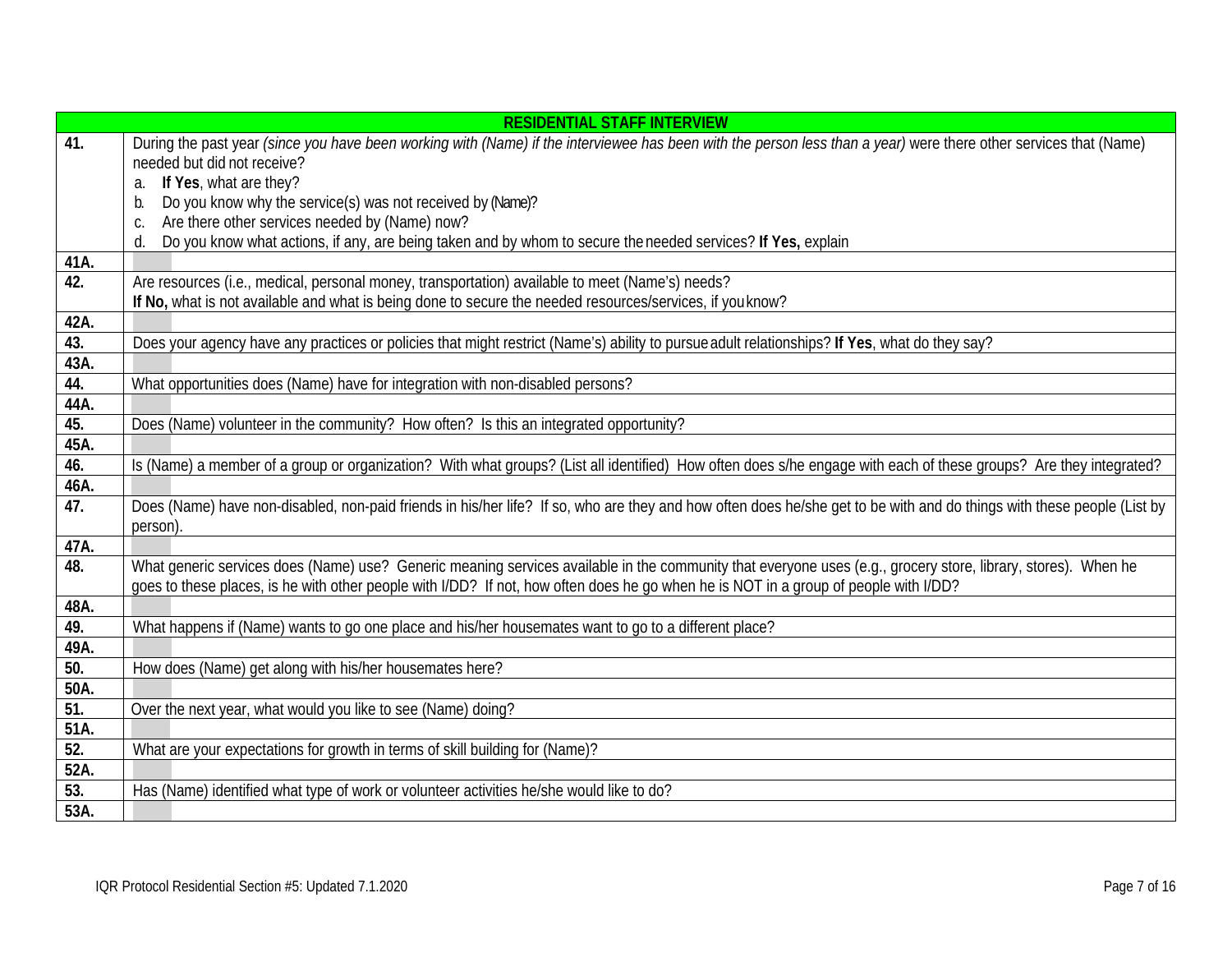|      | <b>RESIDENTIAL STAFF INTERVIEW</b>                                                                                     |  |  |  |
|------|------------------------------------------------------------------------------------------------------------------------|--|--|--|
| 54.  | Is (Name) Working?                                                                                                     |  |  |  |
|      | If Yes, Where does (Name) work?<br>a.                                                                                  |  |  |  |
|      | If Yes, Is this an integrated setting? (i.e., not a provider agency, not with a group of other people with I/DD)<br>b. |  |  |  |
|      | If Yes, How many hours per week does (Name) work?<br>С.                                                                |  |  |  |
|      | If Yes, How does (Name) get to work?<br>d.                                                                             |  |  |  |
| 54A. |                                                                                                                        |  |  |  |
|      | Add your additional questions here add as many questions/rows as are needed.                                           |  |  |  |
|      |                                                                                                                        |  |  |  |
|      | Add your additional questions here add as many questions/rows as are needed.                                           |  |  |  |
|      |                                                                                                                        |  |  |  |

**Review the Medication Administration Record (MAR) and complete the following chart. Medication information is to come directly off the container label when possible, and be compared to MAR to be sure they match. Also check the medication administration record to be sure medications have been given as instructed. Be sure to ask if the provider has an electronic and paper MAR. If both are maintained, compare to assure consistency. Also note how medication is stored (e.g., locked, dry and safe environment). Note if there are pain management strategies in place and being implemented correctly for this person, if applicable.**

**Note: IF you find issues with the MAR while you are in the home and/or the day program, take a picture of the respective MARs and add it to the "additional documents" file."**

<span id="page-7-0"></span>

| <b>MEDICATION TABLE</b> |                              |                                 |                      |                        |                                |
|-------------------------|------------------------------|---------------------------------|----------------------|------------------------|--------------------------------|
|                         |                              | Name and Strength of Medication | Dosage and Frequency | <b>Target Symptoms</b> | Discrepancies & Justifications |
| Matches<br>the MAR?     | Matches the<br>Dr.'s Orders? |                                 |                      |                        |                                |
| (Y/N)                   | (Y/N)                        |                                 |                      |                        |                                |
|                         |                              |                                 |                      |                        |                                |
|                         |                              |                                 |                      |                        |                                |
|                         |                              |                                 |                      |                        |                                |
|                         |                              |                                 |                      |                        |                                |
|                         |                              |                                 |                      |                        |                                |
|                         |                              |                                 |                      |                        |                                |
|                         |                              |                                 |                      |                        |                                |
|                         |                              |                                 |                      |                        |                                |
|                         |                              |                                 |                      |                        |                                |
|                         |                              |                                 |                      |                        |                                |
|                         |                              |                                 |                      |                        |                                |
|                         |                              |                                 |                      |                        |                                |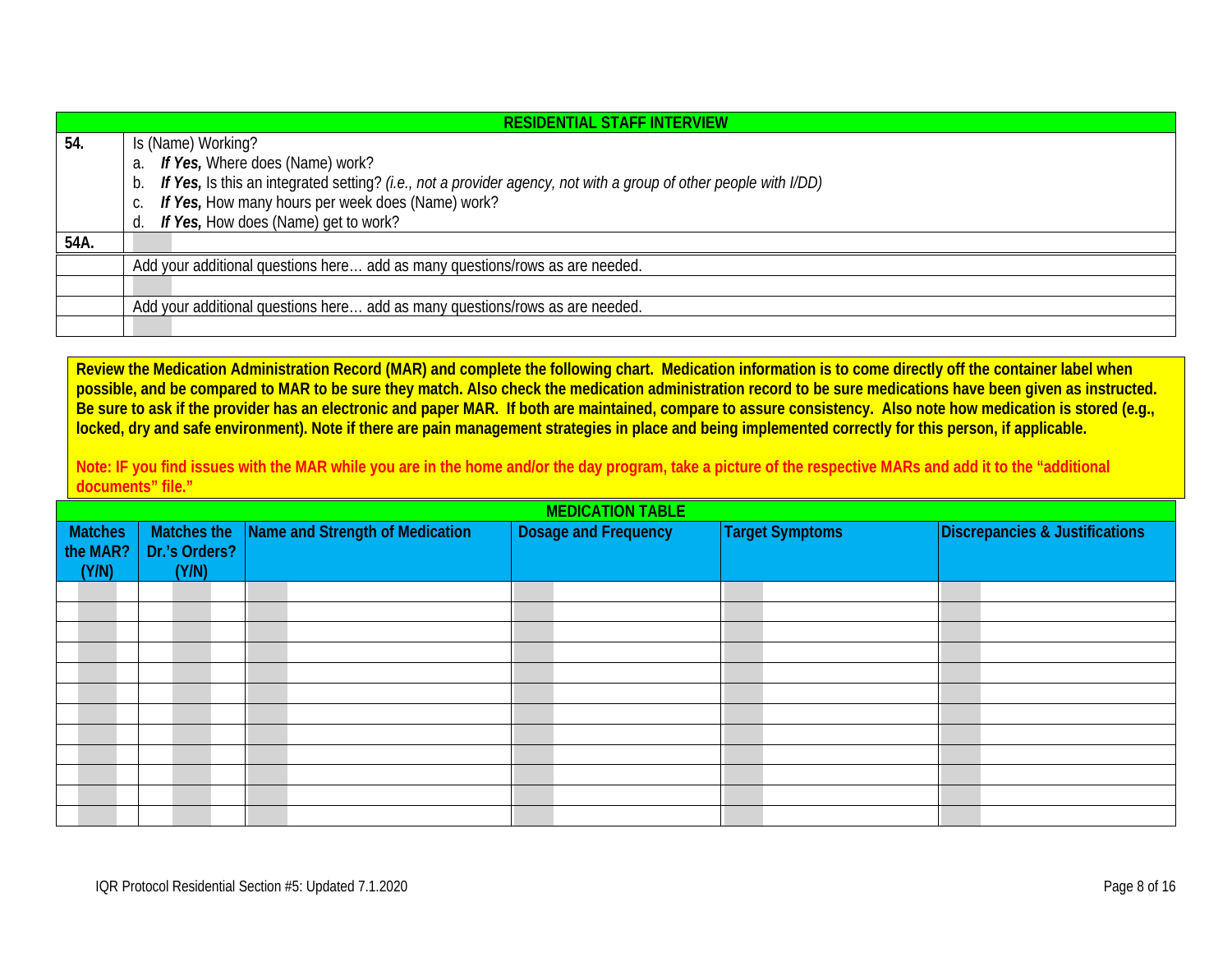| <b>MEDICATION TABLE</b> |                                   |                                             |                             |                        |                                |
|-------------------------|-----------------------------------|---------------------------------------------|-----------------------------|------------------------|--------------------------------|
| Matches<br>(Y/N)        | the MAR?   Dr.'s Orders?<br>(Y/N) | Matches the Name and Strength of Medication | <b>Dosage and Frequency</b> | <b>Target Symptoms</b> | Discrepancies & Justifications |
|                         |                                   |                                             |                             |                        |                                |
|                         |                                   |                                             |                             |                        |                                |
|                         |                                   |                                             |                             |                        |                                |
|                         |                                   |                                             |                             |                        |                                |

<span id="page-8-0"></span>

| PERSONAL OBSERVATIONS, NOTES AND JUSTIFICATIONS                                        |                      |  |  |
|----------------------------------------------------------------------------------------|----------------------|--|--|
| <b>Question</b>                                                                        | Notes/Justifications |  |  |
| Note whether or not the person shows any signs of abnormal involuntary movement        |                      |  |  |
| such as hand tremors, unusual tics or twitches, tonque thrusts or twitching.           |                      |  |  |
| Note any behavior targeted by the PBSP and how staff reacts to it. Is the response     |                      |  |  |
| in accordance with the plan?                                                           |                      |  |  |
| Note interaction between the staff members present and the person being reviewed.      |                      |  |  |
| Does the staff member utilize (Name)'s preferred means of communication? Does          |                      |  |  |
| the staff member make requests or give directives?                                     |                      |  |  |
| Was the person left alone, engaged or interacted with?                                 |                      |  |  |
| Observe whether or not (Name) is given the opportunity to make a choice, such as       |                      |  |  |
| between available snacks, TV programs, activities.                                     |                      |  |  |
| Note whether or not the person has access to all needed equipment, and is using        |                      |  |  |
| equipment as appropriate. Check for eyeglasses, hearing aids, dentures, and any all    |                      |  |  |
| adaptive or augmentative devices/equipment.                                            |                      |  |  |
| Ask to see equipment noted in the equipment table. Is the equipment accessible and     |                      |  |  |
| being used according to the plan? Ask the staff to show you how it is used. Observe    |                      |  |  |
| the person and the staff using it.                                                     |                      |  |  |
| Is the person clean, hair washed, shaved as appropriate? Is their clothing well fitted |                      |  |  |
| and seasonally appropriate?                                                            |                      |  |  |

#### **ENVIRONMENTAL OBSERVATIONS, NOTES AND JUSTIFICATIONS**

<span id="page-8-1"></span>NOTE: You are a guest in this person's home. Please introduce yourself to everyone and DO NOT go into the class member's bedroom without first seeking and receiving permission. Do NOT go into other individual's bedrooms unless you are invited by the person whose bedroom you are entering. Be respectful and courteous to everyone in this home. Everyone's privacy should be respected. Behave as you would wish a stranger to behave in your home.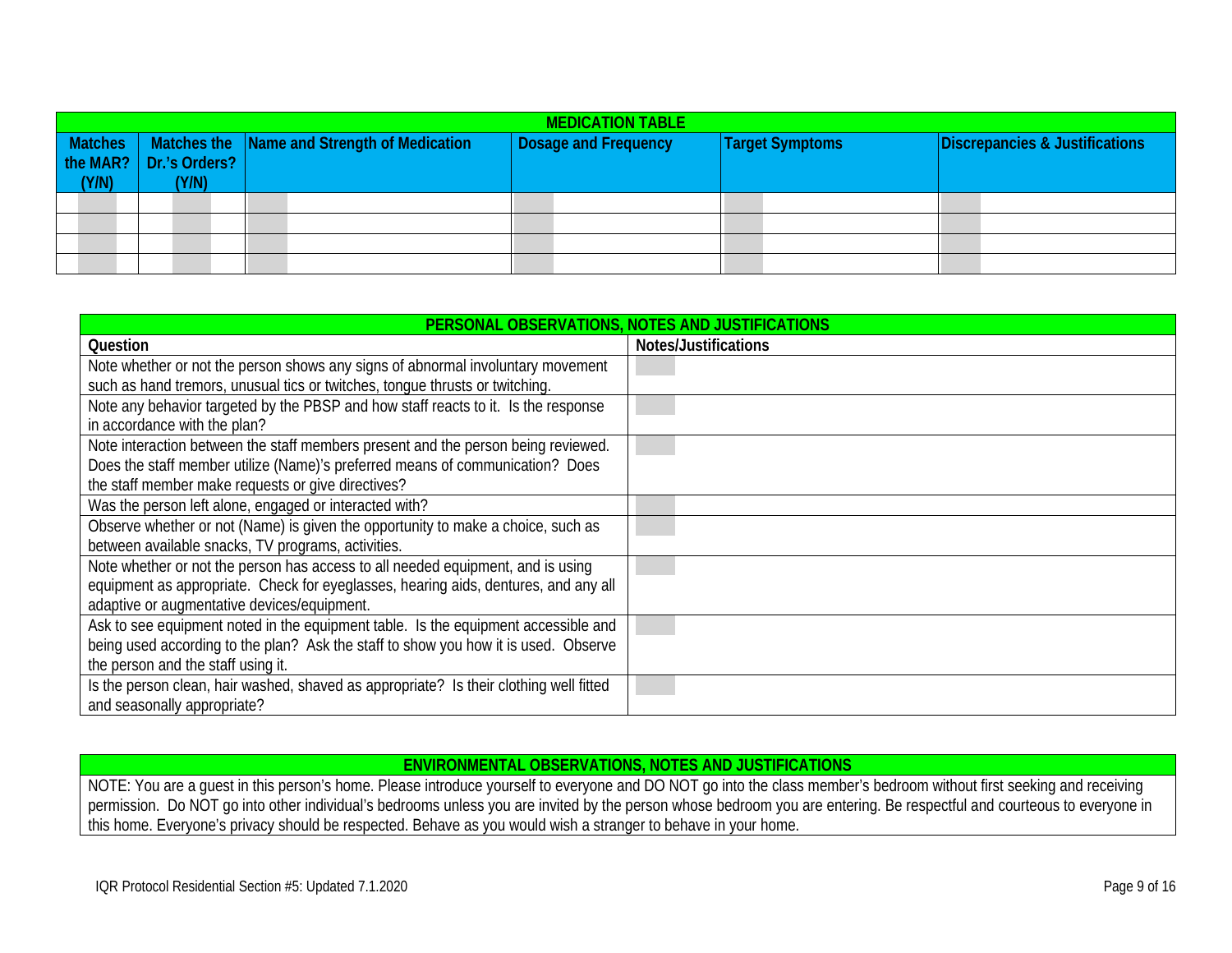| <b>ENVIRONMENTAL OBSERVATIONS, NOTES AND JUSTIFICATIONS</b>        |        |                                                                   |  |
|--------------------------------------------------------------------|--------|-------------------------------------------------------------------|--|
| Question                                                           | Answer | Notes/Justifications Note: "NO" response require detailed notes). |  |
| Are medications appropriately secured in the home? Note if<br>1.   | Choose |                                                                   |  |
| they are locked or stored so others in the home do not have        |        |                                                                   |  |
| easy access to them. This includes medications that have to        |        |                                                                   |  |
| be refrigerated, and if they are controlled substances they        |        |                                                                   |  |
| must be in a locked box as well.                                   |        |                                                                   |  |
| Are records of medication use maintained?<br>2.                    | Choose |                                                                   |  |
| Is the residence well maintained outside?<br>3.                    | Choose |                                                                   |  |
| Is the residence clean and in a state of good repair? If No,<br>4. | Choose |                                                                   |  |
| list what is not.                                                  |        |                                                                   |  |
| Is the residence safe for individuals (void of hazards,<br>5.      | Choose |                                                                   |  |
| hazardous materials are stored safely)? If No, list what is not.   |        |                                                                   |  |
| Does the person have enough clothes to wear?<br>6.                 | Choose |                                                                   |  |
| Is it seasonal?                                                    |        |                                                                   |  |
| Is it age appropriate?                                             |        |                                                                   |  |
| Note: Answer these question based on your observations of what     |        |                                                                   |  |
| the person is wearing. You do not and should not go through the    |        |                                                                   |  |
| person's clothes closet and drawers. If you have reason to believe |        |                                                                   |  |
| that this is an issue, report it based on your source of evidence  |        |                                                                   |  |
| (e.g., interviews, observations of what the person is wearing).    |        |                                                                   |  |
| 7. Is the current ISP, CARMP, HCPs, MERPs and Positive             | Choose |                                                                   |  |
| Behavior Support Plan in the home?                                 |        |                                                                   |  |
| You must observe mealtime or a snack. Was the CARMP<br>8.          | Choose |                                                                   |  |
| followed accurately?                                               |        |                                                                   |  |
| Is there appropriate food and drink available based on the<br>9.   | Choose |                                                                   |  |
| person's needs?                                                    |        |                                                                   |  |
| Note: Answer this question based on your observations of what      |        |                                                                   |  |
| the person is eating or preparing to eat when you are in the home. |        |                                                                   |  |
| If you have reason to believe that this is an issue or you need to |        |                                                                   |  |
| verify items needed for a special diet, you can look in the        |        |                                                                   |  |
| refrigerator/cabinets IF you ask permission and are granted        |        |                                                                   |  |
| permission by the individual, housemates and/or staff present.     |        |                                                                   |  |
| 10. Ask to see any incident reports that are stored on the         | Choose |                                                                   |  |
| premises in order to compare with information gathered             |        |                                                                   |  |
| earlier. Were IRs available and/or provided?                       |        |                                                                   |  |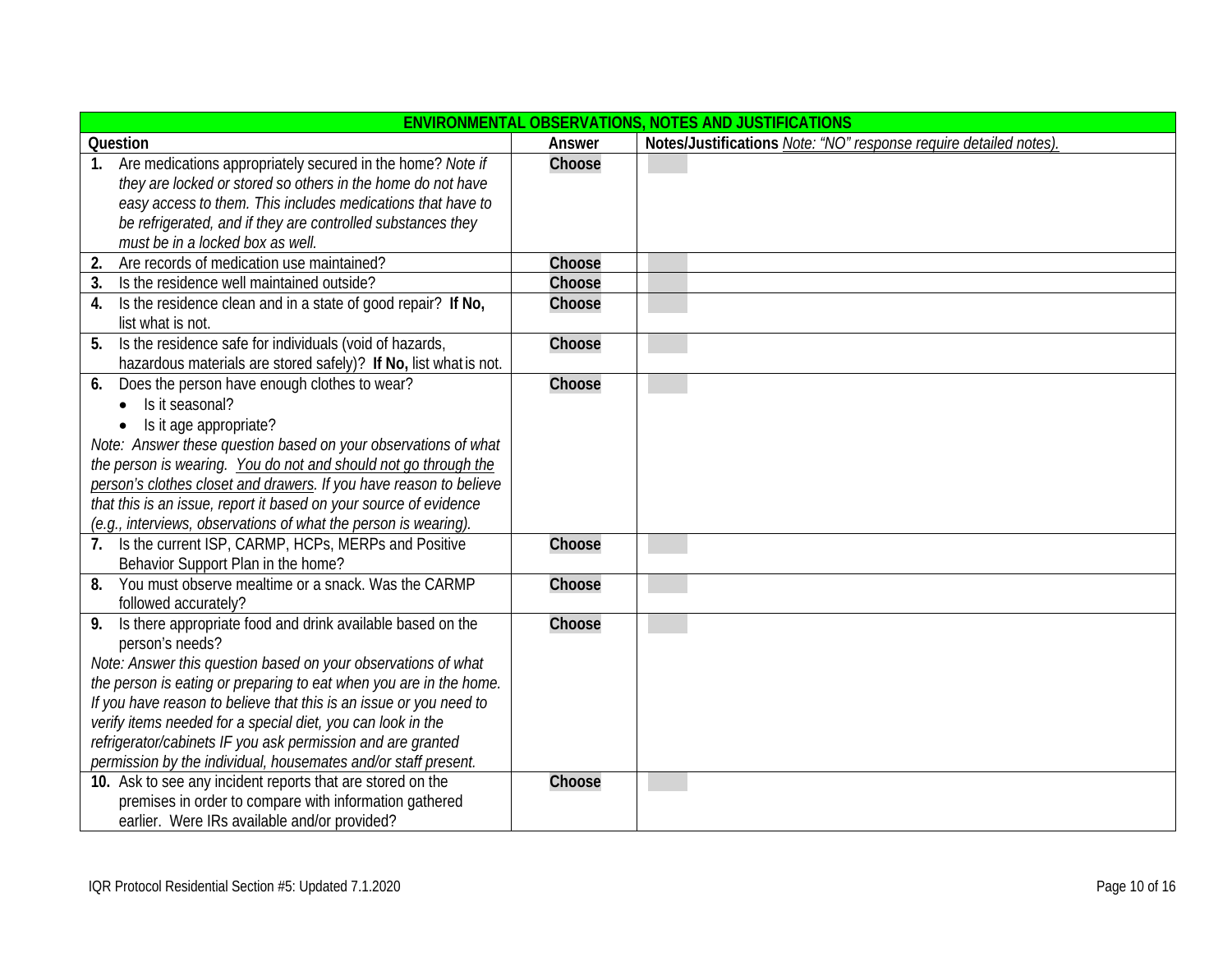| ENVIRONMENTAL OBSERVATIONS, NOTES AND JUSTIFICATIONS                                               |        |  |  |  |
|----------------------------------------------------------------------------------------------------|--------|--|--|--|
| 11. Is the neighborhood and residence integrated in in the<br>community?                           | Choose |  |  |  |
| 12. Is there any indication of the individual's participation in the<br>selection of decorations?  | Choose |  |  |  |
| 13. Is there room for small groups and individual activities?                                      | Choose |  |  |  |
| 14. Is there privacy for the person?                                                               | Choose |  |  |  |
| 15. Is there access to a phone?                                                                    | Choose |  |  |  |
| 16. Were there signs of restrictions or restraints?<br>If yes, provide detailed notes.             | Choose |  |  |  |
| 17. Is the Direct Support Staff treating (Name) in a respectful<br>manner during your observation? | Choose |  |  |  |
| 18. Were the person's rights respected?                                                            | Choose |  |  |  |

## **EQUIPMENT/DEVICES**

**Notes on Adaptive Equipment and Augmentative Communication Devices:** 

Guidance: Wherever adaptive equipment or assistive technology is listed (e.g. AT Inventory, medical assessments, therapy evaluations, ISP, during interviews) it should also be noted on this table. There may be items listed in the narrative/body of the ISP form, or they may be incorporated by reference in the AT Inventory, or both. You do not need to list multiple documents in which the same equipment was identified. List equipment from the AT inventory, then add any additional equipment found in other documents/interviews and cite the document in which it was found.

Examples of **Adaptive Equipment** include: durable medical equipment such as wheelchairs of any type, walkers, shower chairs, shower trolleys, hospital beds, eating and drinking equipment; also personal items such as glasses, dentures, hearing aids.

**Assistive Technology** should include communication systems, switches, electronic devices (anything with an on/off switch) and/or simple non-electric items such as picture devices and communication systems, including communications rings.

Look for this equipment during visits and use the information from observation and interview to score as needed. Equipment identified as being needed must be available and used by the person in all relevant environments; it works as intended; and continues to be appropriate to the person. If the person refuses to use the equipment identified, there should be evidence that the appropriate specialist has been consulted and alternative devices/interventions assessed, sought and tried. Devices designed specifically for use to support work tasks only need not be used at home, and vice versa.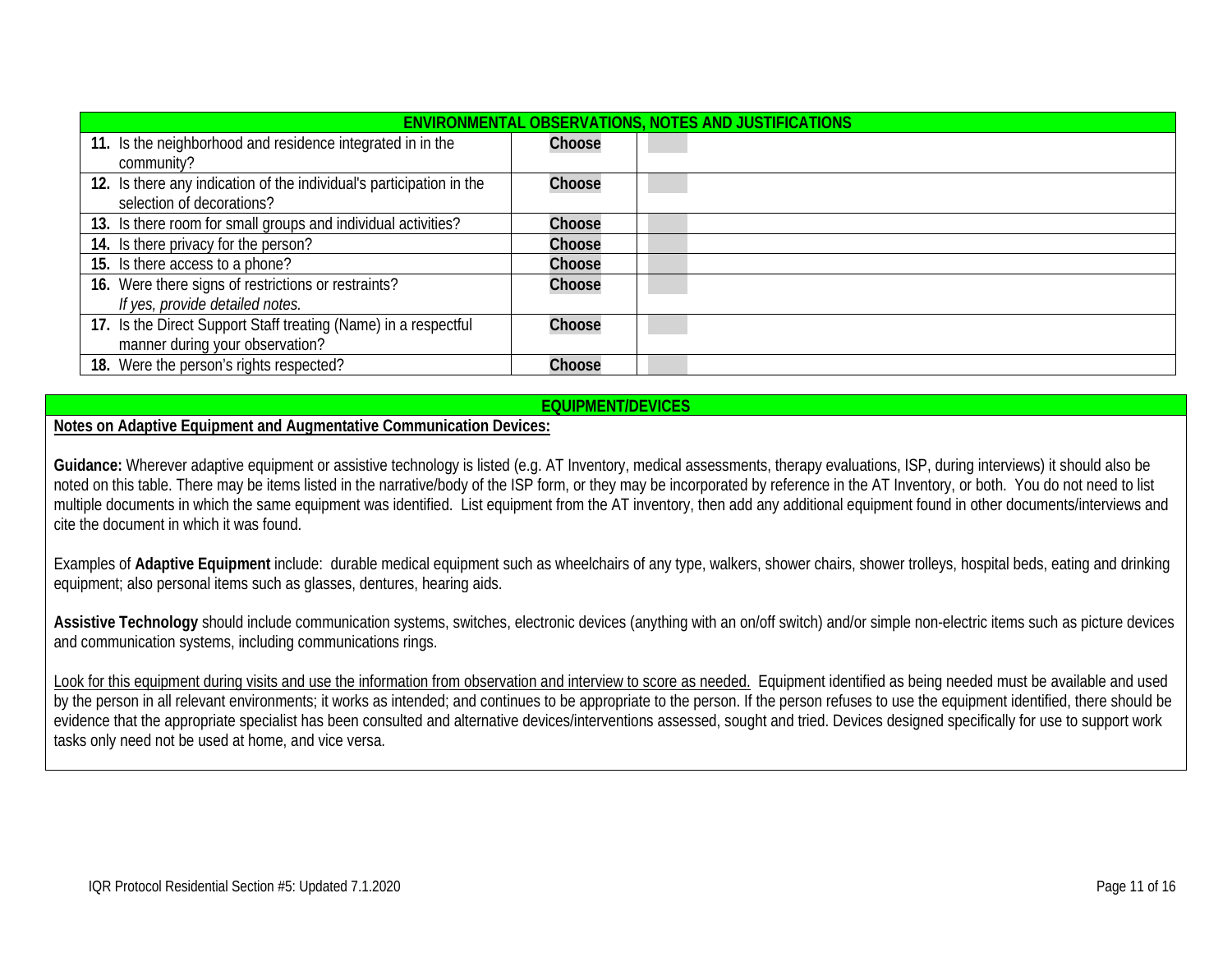<span id="page-11-0"></span>

|                     | <b>EQUIPMENT TABLE</b> |          |      | Res/Community Usage<br>Veeds   Has @   Used @ |                             |                       | Day/Comm. Usage<br>eds   Has @   Use |     |                       |     |                  |
|---------------------|------------------------|----------|------|-----------------------------------------------|-----------------------------|-----------------------|--------------------------------------|-----|-----------------------|-----|------------------|
| ln AT<br>Inventory? | Listed in<br>ISP?      | Document | Date | Equipment                                     | <b>Contact Person/Title</b> | <b>Needs</b><br>@ Res | Res                                  | Res | <b>Needs</b><br>@ Day | Day | $Use d$ @<br>Day |
|                     |                        |          |      |                                               |                             |                       |                                      |     |                       |     |                  |
|                     |                        |          |      |                                               |                             |                       |                                      |     |                       |     |                  |
|                     |                        |          |      |                                               |                             |                       |                                      |     |                       |     |                  |
|                     |                        |          |      |                                               |                             |                       |                                      |     |                       |     |                  |
|                     |                        |          |      |                                               |                             |                       |                                      |     |                       |     |                  |
|                     |                        |          |      |                                               |                             |                       |                                      |     |                       |     |                  |
|                     |                        |          |      |                                               |                             |                       |                                      |     |                       |     |                  |
|                     |                        |          |      |                                               |                             |                       |                                      |     |                       |     |                  |
|                     |                        |          |      |                                               |                             |                       |                                      |     |                       |     |                  |
|                     |                        |          |      |                                               |                             |                       |                                      |     |                       |     |                  |
|                     |                        |          |      |                                               |                             |                       |                                      |     |                       |     |                  |
|                     |                        |          |      |                                               |                             |                       |                                      |     |                       |     |                  |
|                     |                        |          |      |                                               |                             |                       |                                      |     |                       |     |                  |
|                     |                        |          |      |                                               |                             |                       |                                      |     |                       |     |                  |
|                     |                        |          |      |                                               |                             |                       |                                      |     |                       |     |                  |
|                     |                        |          |      |                                               |                             |                       |                                      |     |                       |     |                  |
|                     |                        |          |      |                                               |                             |                       |                                      |     |                       |     |                  |
|                     |                        |          |      |                                               |                             |                       |                                      |     |                       |     |                  |
|                     |                        |          |      |                                               |                             |                       |                                      |     |                       |     |                  |
|                     |                        |          |      |                                               |                             |                       |                                      |     |                       |     |                  |
|                     |                        |          |      |                                               |                             |                       |                                      |     |                       |     |                  |
|                     |                        |          |      |                                               |                             |                       |                                      |     |                       |     |                  |
|                     |                        |          |      |                                               |                             |                       |                                      |     |                       |     |                  |
|                     |                        |          |      |                                               |                             |                       |                                      |     |                       |     |                  |
|                     |                        |          |      |                                               |                             |                       |                                      |     |                       |     |                  |
|                     |                        |          |      |                                               |                             |                       |                                      |     |                       |     |                  |
|                     |                        |          |      |                                               |                             |                       |                                      |     |                       |     |                  |
|                     |                        |          |      |                                               |                             |                       |                                      |     |                       |     |                  |
|                     |                        |          |      |                                               |                             |                       |                                      |     |                       |     |                  |
|                     |                        |          |      |                                               |                             |                       |                                      |     |                       |     |                  |
|                     |                        |          |      |                                               |                             |                       |                                      |     |                       |     |                  |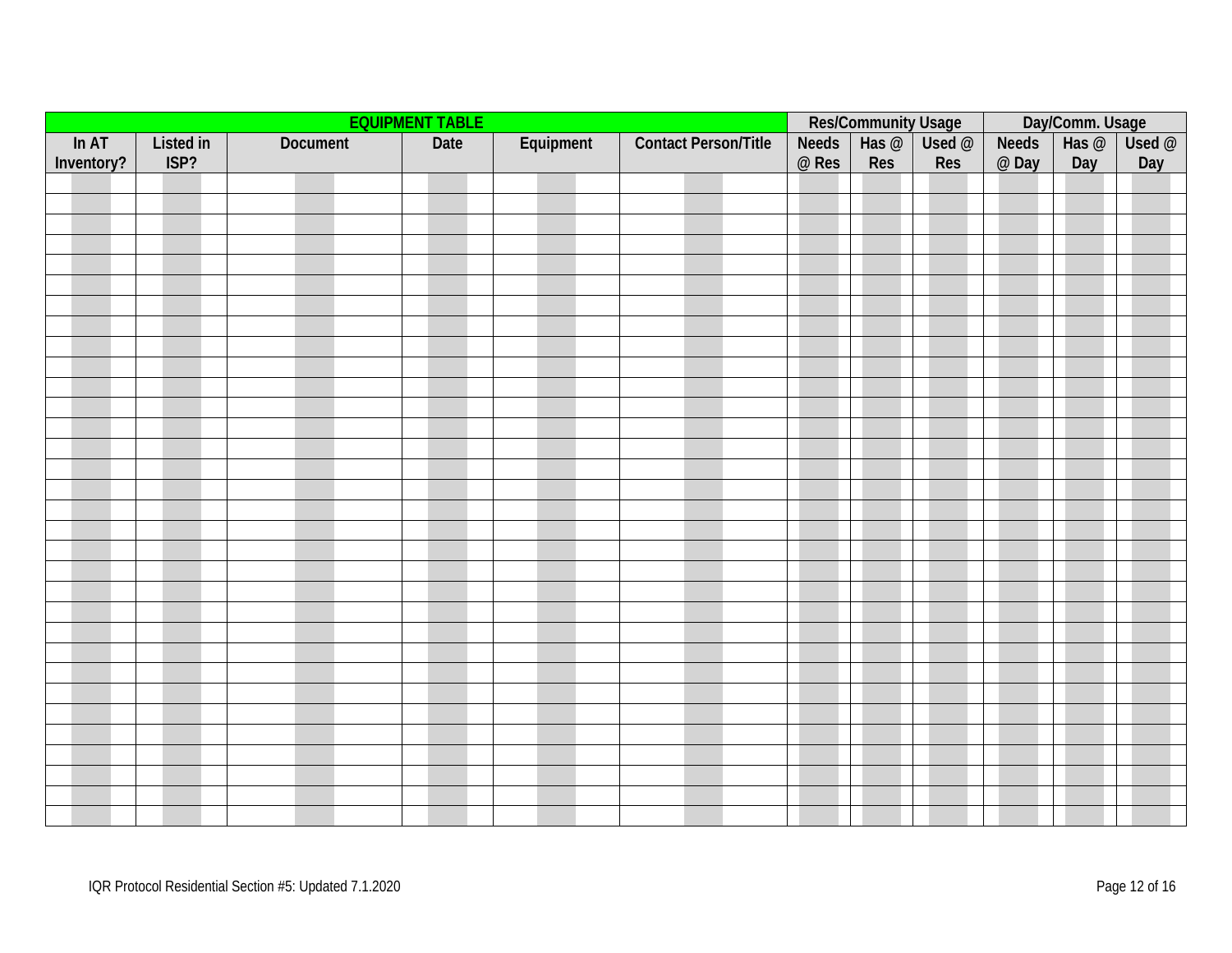## **RESIDENTIAL SERVICES SCORING**

<span id="page-12-0"></span>**Ratings Guide:** A rating of " $0$ " = No Compliance (No) A rating of "1" = Needs Improvement; few of the indicators are met, many are inconsistently met A rating of "2" = Many Indicators Met, but not all A rating of "3" = Full Compliance (Yes) A rating of "NA" = Not Applicable, and represents an item that does not apply to the individual being reviewed

In some cases, the Surveyor will simply not have enough information to make an informed decision to appropriately score some questions. The option of "CND" (Can Not Determine) is available as a response in these instances. However, "CND" and "N/A" can only be selected when it is among the choices provided as answers.

<span id="page-12-1"></span>**You must provide an answer for every question**

For each question your possible responses are limited to the optional responses listed. For instance, if a question does not list NA as a possible response, you may not use it. Surveyors: In your justifications use a (+) to indicate examples of compliance; Use a (-) to indicate examples of non-compliance.

| 39. | Does the residential direct services staff "know" the person?<br>Note: We expect the staff to thoroughly describe this person's preferences, needs and circumstances, including information describing the individual's<br>method/style of communication; personality, likes, dislikes; the individual's general routine; important people, activities, things in the individual's life;<br>significant events that occurred or are occurring which have an impact on the individual and what s/he is doing or plans to do. Also look for description<br>of strengths, positive attributes, things to build on, such as: communication method; work ethic; skills s/he possess; willingness to try things;<br>willingness to participate in activities; etc. Cannot be a "3" if the staff gives only a clinical diagnosis and NO personal information or vice versa.<br>Justification:<br><b>Case Judge Comments:</b> | Choose |
|-----|-----------------------------------------------------------------------------------------------------------------------------------------------------------------------------------------------------------------------------------------------------------------------------------------------------------------------------------------------------------------------------------------------------------------------------------------------------------------------------------------------------------------------------------------------------------------------------------------------------------------------------------------------------------------------------------------------------------------------------------------------------------------------------------------------------------------------------------------------------------------------------------------------------------------------|--------|
| 40. | Does the direct service staff have input into the person's ISP?<br>Note: We will look to see if the direct service staff have had input at the ISP, or if it is documented that they provided input directly to the CM in<br>advance of the ISP Meeting. Is there evidence that they provide input through their Supervisor/Coordinator/Manager/Lead and is there proof that this<br>information is shared at the meeting. Verify staff attendance with the signature page of the ISP. Cannot be a "3" if there is NO method, either<br>documented or described verbally, for Residential Direct Support Staff to provide input to the ISP.<br>Justification:<br>Case Judge Comments:                                                                                                                                                                                                                                 | Choose |
| 41. | Did the direct service staff receive training on implementing this person's ISP?                                                                                                                                                                                                                                                                                                                                                                                                                                                                                                                                                                                                                                                                                                                                                                                                                                      |        |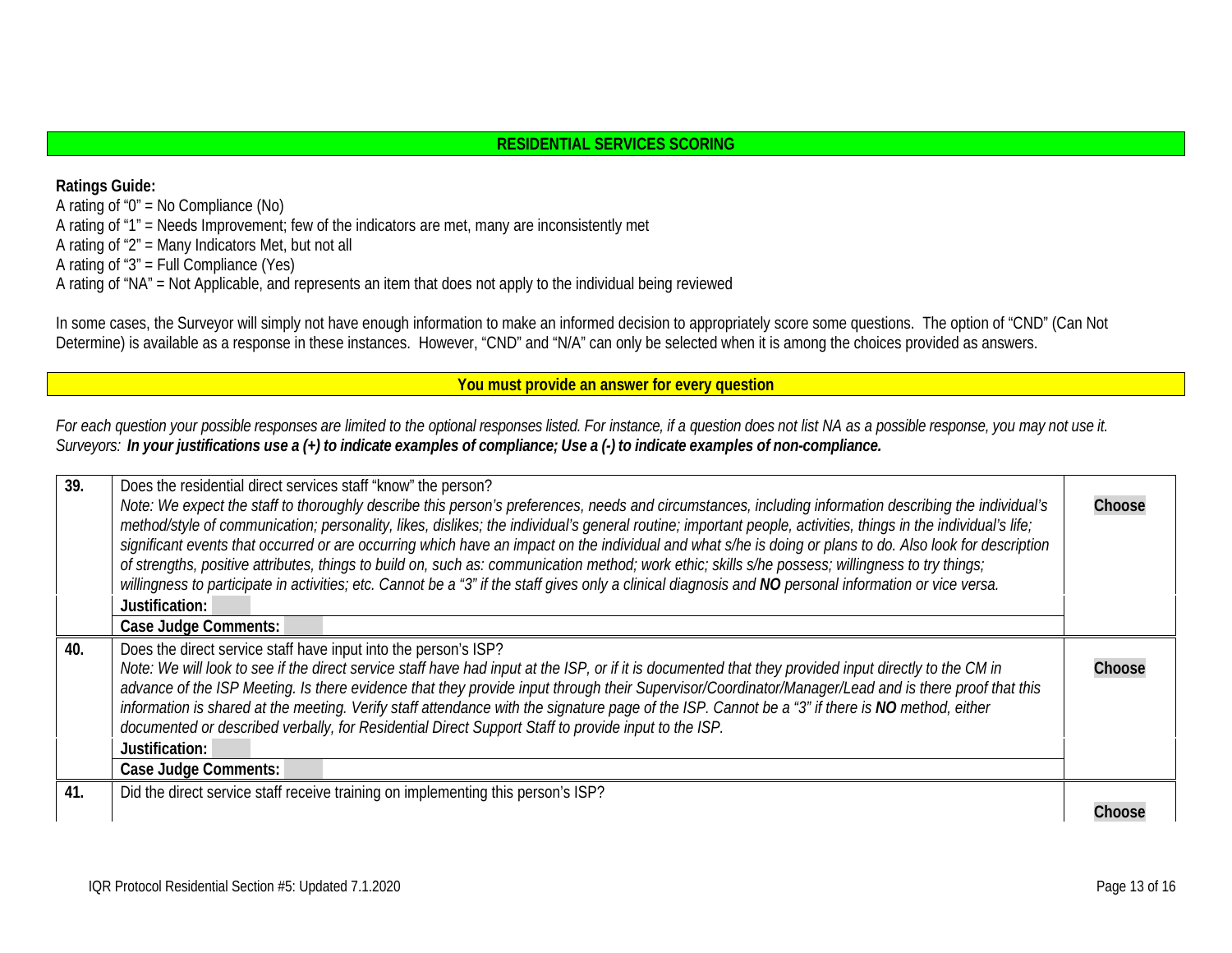<span id="page-13-3"></span><span id="page-13-2"></span><span id="page-13-1"></span><span id="page-13-0"></span>

|      | Note: We look to see if the direct service staff are implementing this person's ISP in line with expectations as outlined in the ISP<br>and/or other directions (e.g., from therapists or other specialists.) Cannot be a "3" if the Direct Support Staff stated they received<br>training, but observation and verbal description evidenced they did not know the person's ISP, BSP, Mealtime Plan, outcomes/<br>action plans, or other plans that are to be implemented.                                                                                                                                                                                                                                                                                                                                                                                                                                                                                                                                                                                                                                                                                                                                                                                                                                                                                                                                                                                                                                                                                                                                                                                                                                                             |        |
|------|----------------------------------------------------------------------------------------------------------------------------------------------------------------------------------------------------------------------------------------------------------------------------------------------------------------------------------------------------------------------------------------------------------------------------------------------------------------------------------------------------------------------------------------------------------------------------------------------------------------------------------------------------------------------------------------------------------------------------------------------------------------------------------------------------------------------------------------------------------------------------------------------------------------------------------------------------------------------------------------------------------------------------------------------------------------------------------------------------------------------------------------------------------------------------------------------------------------------------------------------------------------------------------------------------------------------------------------------------------------------------------------------------------------------------------------------------------------------------------------------------------------------------------------------------------------------------------------------------------------------------------------------------------------------------------------------------------------------------------------|--------|
|      | Justification:                                                                                                                                                                                                                                                                                                                                                                                                                                                                                                                                                                                                                                                                                                                                                                                                                                                                                                                                                                                                                                                                                                                                                                                                                                                                                                                                                                                                                                                                                                                                                                                                                                                                                                                         |        |
|      | <b>Case Judge Comments:</b>                                                                                                                                                                                                                                                                                                                                                                                                                                                                                                                                                                                                                                                                                                                                                                                                                                                                                                                                                                                                                                                                                                                                                                                                                                                                                                                                                                                                                                                                                                                                                                                                                                                                                                            |        |
| 42.  | Is the residence safe for individuals (void of hazards)?<br>Note: The home must be accessible to the individual, needed modifications must be in place, the individual must be safe and free from danger.<br>Accessible means physically able and "permitted" to use all the general areas.                                                                                                                                                                                                                                                                                                                                                                                                                                                                                                                                                                                                                                                                                                                                                                                                                                                                                                                                                                                                                                                                                                                                                                                                                                                                                                                                                                                                                                            | Choose |
|      | Justification:                                                                                                                                                                                                                                                                                                                                                                                                                                                                                                                                                                                                                                                                                                                                                                                                                                                                                                                                                                                                                                                                                                                                                                                                                                                                                                                                                                                                                                                                                                                                                                                                                                                                                                                         |        |
|      | <b>Case Judge Comments:</b>                                                                                                                                                                                                                                                                                                                                                                                                                                                                                                                                                                                                                                                                                                                                                                                                                                                                                                                                                                                                                                                                                                                                                                                                                                                                                                                                                                                                                                                                                                                                                                                                                                                                                                            |        |
| 43.  | Was the residential direct service staff able to describe this person's health-related needs?<br>Note: The direct service staff identifies the important health related needs, needs that if not known and addressed can present a risk to the health and<br>stability of the individual. We are looking for clinical diagnoses, such as seizure disorder, high blood pressure, diabetes; symptoms the person has<br>recently displayed and what is being done to address them, such as - recently has been having trouble standing up from sitting in a chair, has an<br>appointment with PCP, will go to the doctor next week. Also note past illnesses that may affect the person now; such as was hospitalized for<br>pneumonia last winter so extra precautions are taken during the winter such as not going out when it is really cold, and if s/he gets a cough s/he goes<br>to the doctor right away. If this person has health care directives and/or end of life instructions are they known and available? Cannot be a "3" if the<br>Direct Support Staff did not note: risk of aspiration and Comprehensive Aspiration Risk Management Plan or CARMP; the person has seizures and<br>documentation evidenced the person has an active seizure disorder with a seizure plan and a seizure crisis plan; the person has diabetes and<br>documentation evidenced s/he is to have regular blood glucose monitoring and/or a special diet; or other conditions that the person receives<br>medication for, is to be on a special diet because of, has a medical crisis plan for, or documentation indicated the condition affects the person's daily<br>life on regular basis.<br>Justification:<br><b>Case Judge Comments:</b> | Choose |
| 44.  | Was the direct service staff able to describe his/her responsibilities in providing daily care/supports to the person?<br>Note: Cannot be a "3" if the Direct Support staff could not describe the assistance they provide the person with ADLs and personal care, could not<br>describe what outcomes/action plans s/he is responsible for or give some indication s/he knows them and implements them, such as how often<br>the action plan is done and when and how data is collected.<br>Note: If "44a" or 44b" are either "0", "1", or "2", this cannot be a "3".                                                                                                                                                                                                                                                                                                                                                                                                                                                                                                                                                                                                                                                                                                                                                                                                                                                                                                                                                                                                                                                                                                                                                                 | Choose |
|      | Justification:                                                                                                                                                                                                                                                                                                                                                                                                                                                                                                                                                                                                                                                                                                                                                                                                                                                                                                                                                                                                                                                                                                                                                                                                                                                                                                                                                                                                                                                                                                                                                                                                                                                                                                                         |        |
|      | <b>Case Judge Comments:</b>                                                                                                                                                                                                                                                                                                                                                                                                                                                                                                                                                                                                                                                                                                                                                                                                                                                                                                                                                                                                                                                                                                                                                                                                                                                                                                                                                                                                                                                                                                                                                                                                                                                                                                            |        |
| 44a. | Was the direct service staff able to provide specific information regarding the person's daily activities?<br>Note: Cannot be a "3" if the Direct Support staff could not describe the assistance they provide the person with ADLs and personal care.<br>Justification:                                                                                                                                                                                                                                                                                                                                                                                                                                                                                                                                                                                                                                                                                                                                                                                                                                                                                                                                                                                                                                                                                                                                                                                                                                                                                                                                                                                                                                                               | Choose |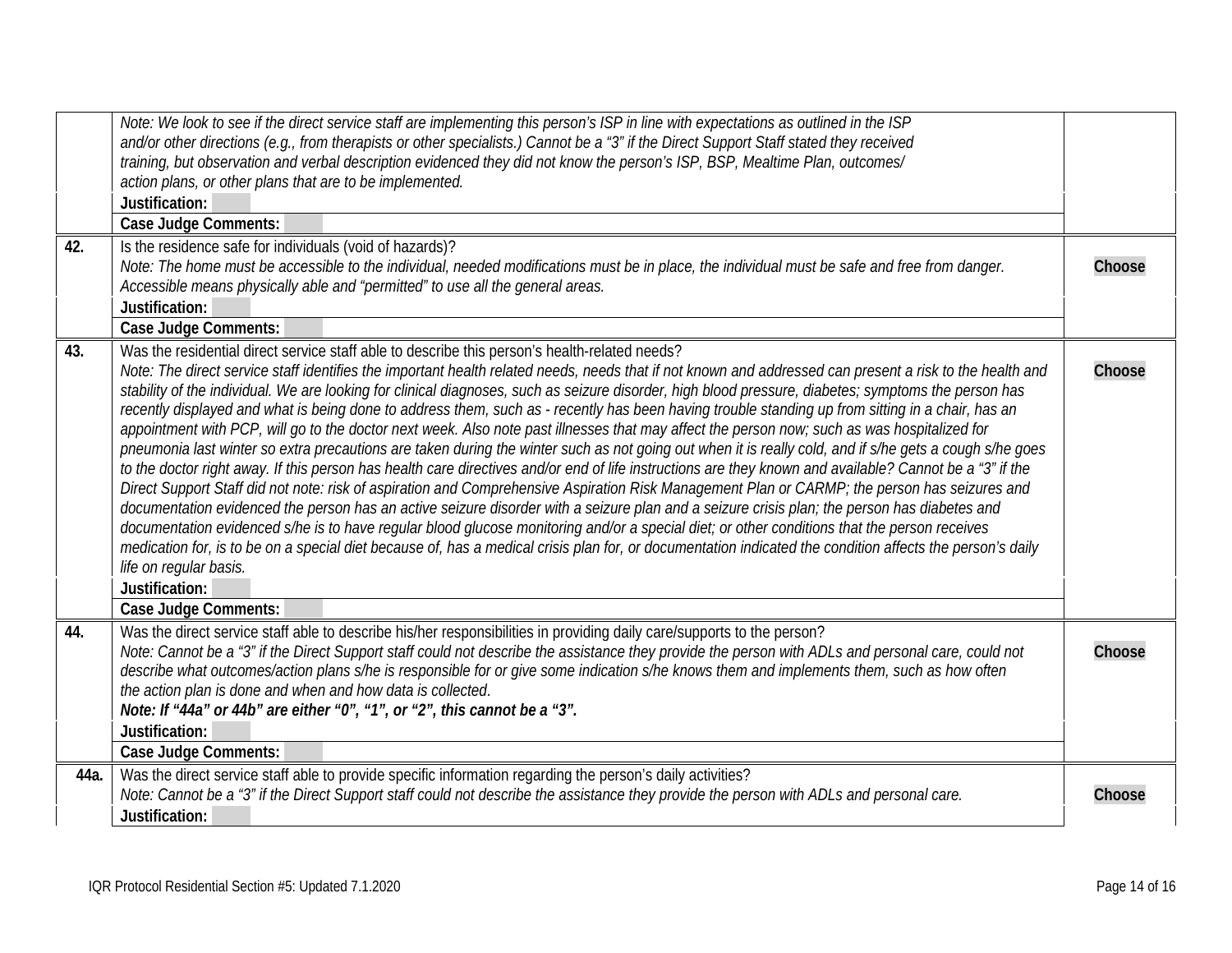<span id="page-14-1"></span><span id="page-14-0"></span>

|      | Case Judge Comments:                                                                                                                                                                                                                                                                                                                                                                                                                                                                                                                                                                                                                                                                                                                                                                                       |        |
|------|------------------------------------------------------------------------------------------------------------------------------------------------------------------------------------------------------------------------------------------------------------------------------------------------------------------------------------------------------------------------------------------------------------------------------------------------------------------------------------------------------------------------------------------------------------------------------------------------------------------------------------------------------------------------------------------------------------------------------------------------------------------------------------------------------------|--------|
| 44b. | Can the direct service staff describe his/her responsibilities in implementing this person's ISP, including outcomes, action plans, and WDSIs?<br>Note: Cannot be a "3" if the Direct Support staff could not describe what outcomes/action plans s/he is responsible for or give some indication<br>s/he knows them and implements them, such as how often the action plan is done and when and how data is collected.<br>Justification:<br>Case Judge Comments:                                                                                                                                                                                                                                                                                                                                          | Choose |
| 45.  | Did the direct service staff have training on how and to whom to report abuse, neglect and exploitation?<br>Note: The interview must reflect the answers DOH or DHI. Human Services is NOT acceptable. Direct service staff could also show a card with the<br>number, the poster, or another format with the number on it, and they indicate that is the number to call. Cannot be a "3" if the Direct Support Staff did<br>not indicate reports are made to DOH/DHI.<br>Justification:<br><b>Case Judge Comments:</b>                                                                                                                                                                                                                                                                                    | Choose |
| 46.  | Does the residential direct service staff have an appropriate expectation of growth for this person?<br>Note: The direct support staff should articulate this person's abilities, potential and natural next steps. There should be an expectation of growth and<br>the team should be acting on that expectation. End of life plans may also be a factor. We are looking for things such as the person being part of their<br>community, living in a more independent setting, taking a trip, going for further formal education, learning a particular new skill or activity. Cannot be a<br>"3" if the Direct Support Staff stated that they would like the person to be healthy, happy, and/or safe, or continuing to do what they are already doing.<br>Justification:<br><b>Case Judge Comments:</b> | Choose |
| 47.  | Does the person's residential environment offer a minimal level of quality of life (i.e., clean, furniture in good repair, safe home and neighborhood,<br>person is allowed to make daily choices, privacy respected, reasonable rules/structure).<br>Justification:<br>Case Judge Comments:                                                                                                                                                                                                                                                                                                                                                                                                                                                                                                               | Choose |

<span id="page-14-3"></span><span id="page-14-2"></span>

|            | <b>Question</b>                                                                                                                                | <b>Score</b> |
|------------|------------------------------------------------------------------------------------------------------------------------------------------------|--------------|
|            | NOTE: The Scores in the right column will populate based on the answers you select above. If they are not visible, try a Print Preview.        |              |
| 39.        | Does the residential direct services staff "know" the person?                                                                                  | Choose       |
| 40.        | Does the direct service staff have input into the person's ISP?                                                                                | Choose       |
| 41.        | Did the direct service staff receive training on implementing this person's ISP?                                                               | Choose       |
| <u>42.</u> | Is the residence safe for individuals (void of hazards)?                                                                                       | Choose       |
| <u>43</u>  | Was the residential direct service staff able to describe this person's health-related needs?                                                  | Choose       |
| 44.        | Was the direct service staff able to describe his/her responsibilities in providing daily care/supports to the person?                         | Choose       |
| 44a.       | Was the direct service staff able to provide specific information regarding the person's daily activities?                                     | Choose       |
| 44b.       | Can the direct service staff describe his/her responsibilities in implementing this person's ISP, including outcomes, action plans, and WDSIs? | Choose       |